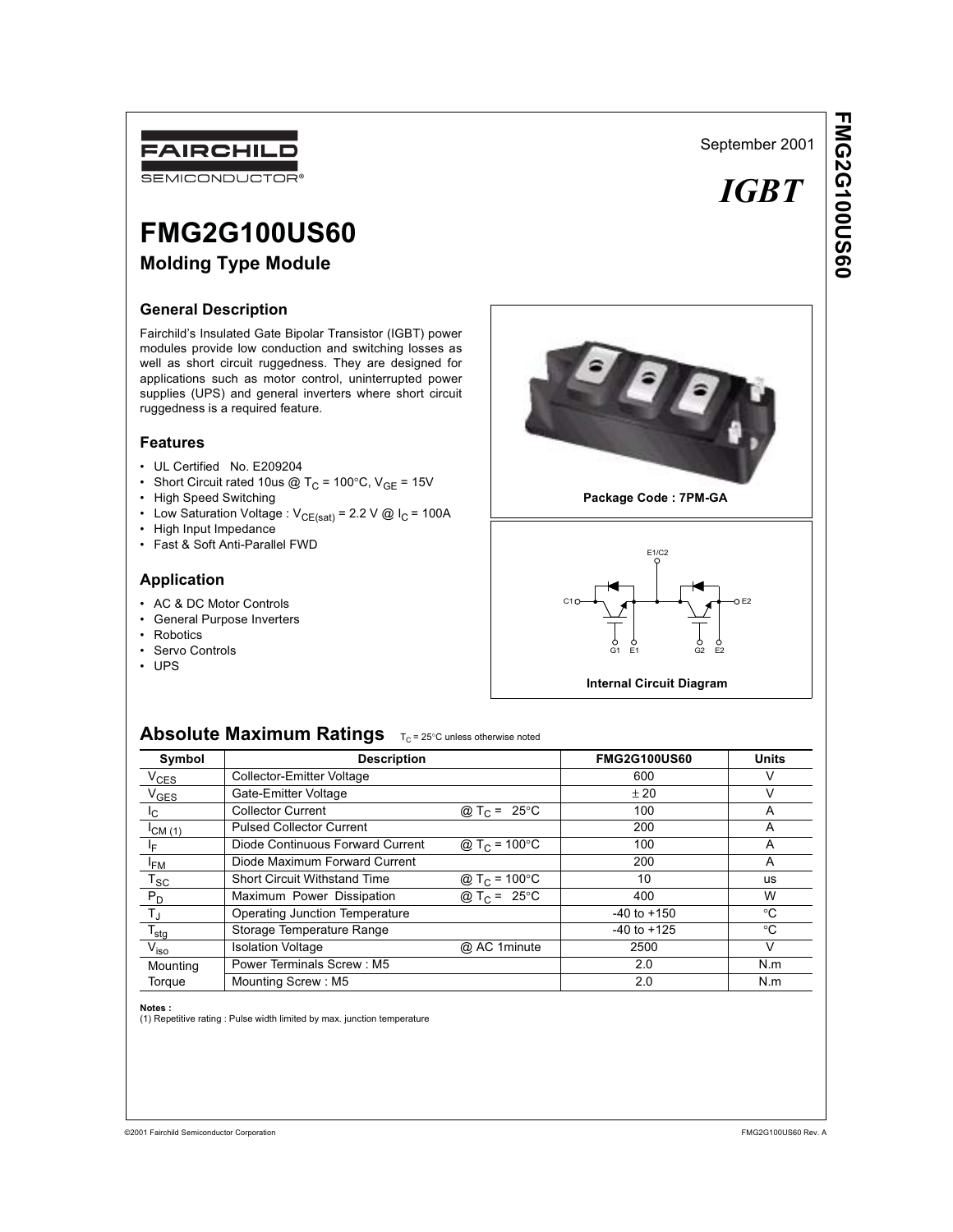| Symbol                                                                                                                                                                                                                                                                                          | <b>Parameter</b>                                         | <b>Test Conditions</b>                                                       | Min.                                                | Typ.                     | Max.                     | <b>Units</b> |
|-------------------------------------------------------------------------------------------------------------------------------------------------------------------------------------------------------------------------------------------------------------------------------------------------|----------------------------------------------------------|------------------------------------------------------------------------------|-----------------------------------------------------|--------------------------|--------------------------|--------------|
|                                                                                                                                                                                                                                                                                                 | <b>Off Characteristics</b>                               |                                                                              |                                                     |                          |                          |              |
| $BV_{CES}$                                                                                                                                                                                                                                                                                      | Collector-Emitter Breakdown Voltage                      | $V_{GE}$ = 0V, $I_C$ = 250uA                                                 | 600                                                 |                          |                          | V            |
| $\Delta B_{\text{VCES}}$<br>$\Delta T_{\rm J}$                                                                                                                                                                                                                                                  | Temperature Coeff. of Breakdown<br>Voltage               | $V_{GE} = 0V$ , $I_C = 1mA$                                                  | --                                                  | 0.6                      | $\overline{\phantom{0}}$ | V/C          |
| $I_{\text{CES}}$                                                                                                                                                                                                                                                                                | <b>Collector Cut-Off Current</b>                         | $V_{CE}$ = $V_{CES}$ , $V_{GE}$ = 0V                                         | $\overline{\phantom{a}}$                            | $\overline{\phantom{a}}$ | 250                      | uA           |
| $I_{\text{GES}}$                                                                                                                                                                                                                                                                                | <b>G-E Leakage Current</b>                               | $V_{GE} = V_{GES}$ , $V_{CE} = 0V$                                           | $\overline{\phantom{a}}$                            | $\overline{a}$           | ± 100                    | nA           |
|                                                                                                                                                                                                                                                                                                 | <b>On Characteristics</b>                                |                                                                              |                                                     |                          |                          |              |
| $V_{GE(th)}$                                                                                                                                                                                                                                                                                    | <b>G-E Threshold Voltage</b>                             | $V_{GE} = 0V$ , I <sub>C</sub> =100mA                                        | 5.0                                                 | 6.0                      | 8.5                      | V            |
| $V_{CE(sat)}$                                                                                                                                                                                                                                                                                   | <b>Collector to Emitter</b><br><b>Saturation Voltage</b> | $I_C$ = 100A, $V_{GE}$ = 15V                                                 | $\overline{\phantom{0}}$                            | 2.2                      | 2.8                      | V            |
|                                                                                                                                                                                                                                                                                                 | <b>Dynamic Characteristics</b>                           |                                                                              |                                                     |                          |                          |              |
| $C_{i e\underline{s}}$                                                                                                                                                                                                                                                                          | Input Capacitance                                        |                                                                              | $\qquad \qquad -$                                   | 10840                    | --                       | рF           |
| C <sub>oes</sub>                                                                                                                                                                                                                                                                                | <b>Output Capacitance</b>                                | $V_{CE}$ = 30V <sub>,</sub> $V_{GE}$ = 0V,                                   | $\overline{\phantom{a}}$                            | 963                      | $\overline{\phantom{a}}$ | рF           |
| $C_{res}$                                                                                                                                                                                                                                                                                       | Reverse Transfer Capacitance                             | $f = 1MHz$                                                                   | --                                                  | 228                      | --                       | pF           |
|                                                                                                                                                                                                                                                                                                 | <b>Switching Characteristics</b><br>Turn-On Delay Time   |                                                                              | $\overline{a}$                                      | 25                       | --                       | ns           |
|                                                                                                                                                                                                                                                                                                 |                                                          |                                                                              |                                                     |                          |                          |              |
|                                                                                                                                                                                                                                                                                                 | <b>Rise Time</b>                                         |                                                                              | --                                                  | 50                       | --                       | ns           |
|                                                                                                                                                                                                                                                                                                 | <b>Turn-Off Delay Time</b>                               |                                                                              | --                                                  | 80                       | --                       | ns           |
|                                                                                                                                                                                                                                                                                                 | Fall Time                                                | $V_{CC}$ = 300 V, $I_C$ = 100A,<br>$R_G = 2.4 \Omega$ , $V_{GE} = 15V$       | --                                                  | 110                      | 200                      | ns           |
|                                                                                                                                                                                                                                                                                                 | Turn-On Switching Loss                                   | Inductive Load, $T_C = 25^{\circ}C$                                          | $\hspace{0.05cm} -\hspace{0.05cm} -\hspace{0.05cm}$ | 1.6                      | --                       | mJ           |
|                                                                                                                                                                                                                                                                                                 | <b>Turn-Off Switching Loss</b>                           |                                                                              | $\overline{a}$                                      | 2.4                      | $-$                      | mJ           |
|                                                                                                                                                                                                                                                                                                 | <b>Total Switching Loss</b>                              |                                                                              |                                                     | 4.0                      | --                       | mJ           |
|                                                                                                                                                                                                                                                                                                 | Turn-On Delay Time                                       |                                                                              | $\overline{\phantom{a}}$                            | 25                       | --                       | ns           |
|                                                                                                                                                                                                                                                                                                 | <b>Rise Time</b>                                         |                                                                              | --                                                  | 60                       | --                       | ns           |
|                                                                                                                                                                                                                                                                                                 | Turn-Off Delay Time                                      |                                                                              | $\overline{a}$                                      | 80                       | --                       | ns           |
|                                                                                                                                                                                                                                                                                                 | Fall Time                                                | $V_{CC}$ = 300 V, $I_C$ = 100A,                                              | --                                                  | 240                      | --                       | ns           |
|                                                                                                                                                                                                                                                                                                 | Turn-On Switching Loss                                   | $R_G = 2.4 \Omega$ , $V_{GE} = 15 V$<br>Inductive Load, $T_C = 125^{\circ}C$ | --                                                  | 1.7                      | --                       | mJ           |
|                                                                                                                                                                                                                                                                                                 | <b>Turn-Off Switching Loss</b>                           |                                                                              | $\overline{a}$                                      | 4.3                      | --                       | mJ           |
|                                                                                                                                                                                                                                                                                                 | <b>Total Switching Loss</b>                              |                                                                              | --                                                  | 6.0                      | --                       | mJ           |
|                                                                                                                                                                                                                                                                                                 | <b>Short Circuit Withstand Time</b>                      | $V_{CC}$ = 300 V, $V_{GE}$ = 15V<br>@ $\widetilde{T}_C$ = 100 °C             | 10                                                  | $\overline{\phantom{a}}$ | --                       | <b>us</b>    |
|                                                                                                                                                                                                                                                                                                 | <b>Total Gate Charge</b>                                 |                                                                              |                                                     | 425                      | 500                      | nC           |
| $t_{d(on)}$<br>t <sub>r</sub><br>$t_{d(Off)}$<br>t <sub>f</sub><br>$E_{on}$<br>$E_{\text{off}}$<br>$E_{\mathsf{ts}}$<br>$t_{d(on)}$<br>$t_r$<br>$t_{d(off)}$<br>t <sub>f</sub><br>$E_{\text{on}}$<br>$E_{\text{off}}$<br>$\mathsf{E}_{\mathsf{ts}}$<br>$T_{\rm sc}$<br>$Q_{\alpha}$<br>$Q_{ge}$ | Gate-Emitter Charge                                      | $V_{CE}$ = 300 V, $I_C$ = 100A,<br>$V_{GE}$ = 15V                            | $\hspace{0.05cm} \dashrightarrow$                   | 80                       | --                       | nC           |

**FMG2G100US60 FMG2G100US60**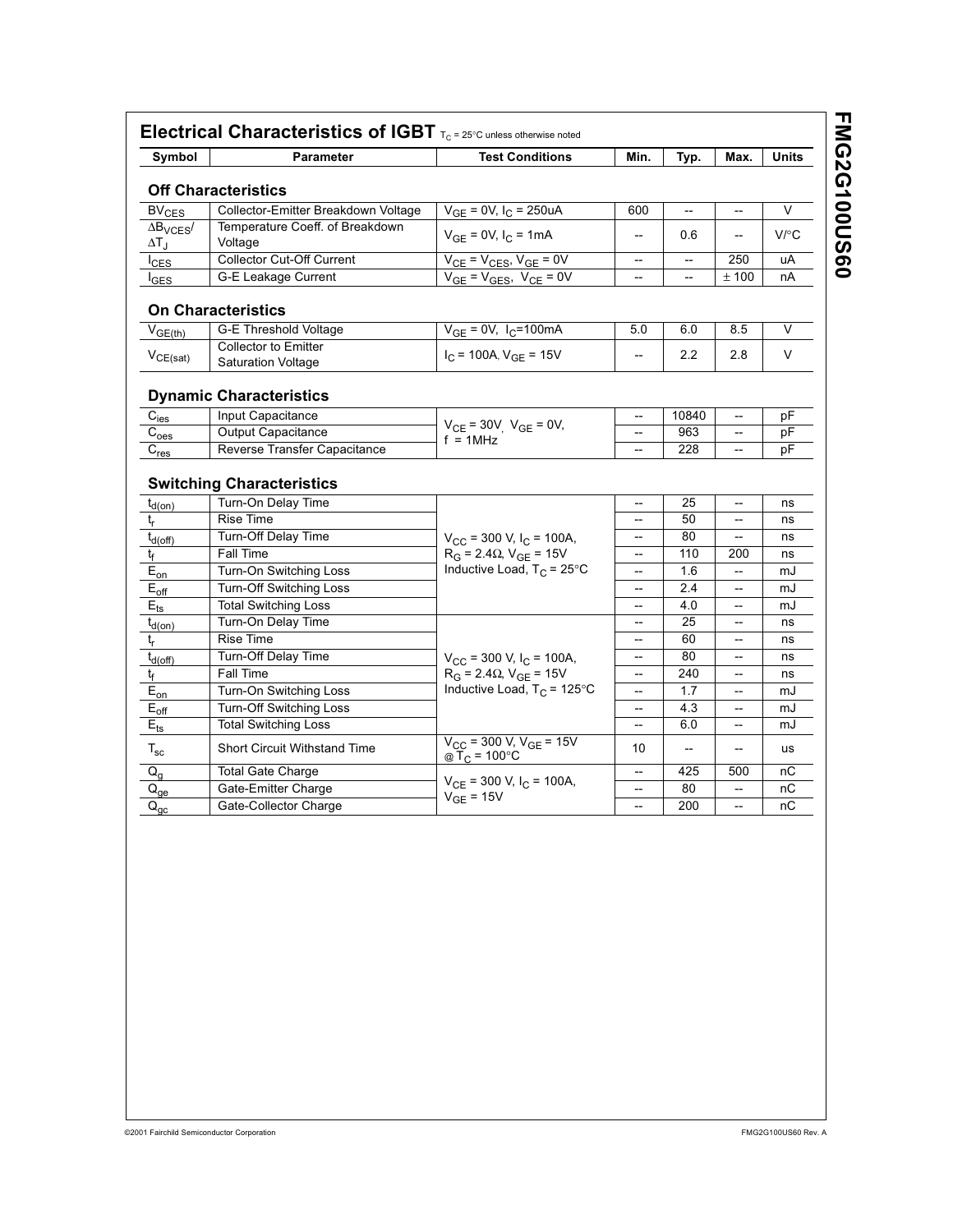| Symbol      | <b>Parameter</b>              | <b>Test Conditions</b>             |                      | Min. | Typ. | Max.              | <b>Units</b> |
|-------------|-------------------------------|------------------------------------|----------------------|------|------|-------------------|--------------|
| $V_{FM}$    | Diode Forward Voltage         |                                    | $T_C = 25^{\circ}C$  | --   | 1.9  | 2.8               | v            |
|             |                               | $I_F = 100A$                       | $T_C = 100^{\circ}C$ |      | 1.8  | $\hspace{0.05cm}$ |              |
|             | Diode Reverse Recovery Time   |                                    | $T_C = 25^{\circ}C$  |      | 90   | 130               |              |
| $t_{rr}$    |                               |                                    | $T_C = 100^{\circ}C$ | --   | 130  | $\hspace{0.05cm}$ | ns           |
|             | Diode Peak Reverse Recovery   | $I_F = 100A$<br>$di/dt = 200$ A/us | $T_C = 25^{\circ}C$  |      | 9    | 12                | A            |
| <b>I</b> rr | Current                       |                                    | $T_c = 100^{\circ}C$ |      | 12   | --                |              |
| $Q_{rr}$    | Diode Reverse Recovery Charge |                                    | $T_C = 25^{\circ}C$  |      | 405  | 790               | пC           |
|             |                               |                                    | $T_c = 100^{\circ}C$ |      | 780  | $- -$             |              |

# **Thermal Characteristics**

| Symbol          | <b>Parameter</b>                              | Typ.  | Max. | Units              |
|-----------------|-----------------------------------------------|-------|------|--------------------|
| $R_{\theta$ JC  | Junction-to-Case (IGBT Part, per 1/2 Module)  | $-$   | 0.31 | $\rm ^{\circ}$ C/W |
| $R_{\theta JC}$ | Junction-to-Case (DIODE Part, per 1/2 Module) | $- -$ | 0.7  | $\rm ^{\circ}$ C/W |
| $R_{\theta CS}$ | (Conductive grease applied)<br>Case-to-Sink   | 0.05  | --   | $\rm ^{\circ}$ C/W |
| Weight          | Weight of Module                              | $- -$ | 190  |                    |

# **FMG2G100US60 FMG2G100US60**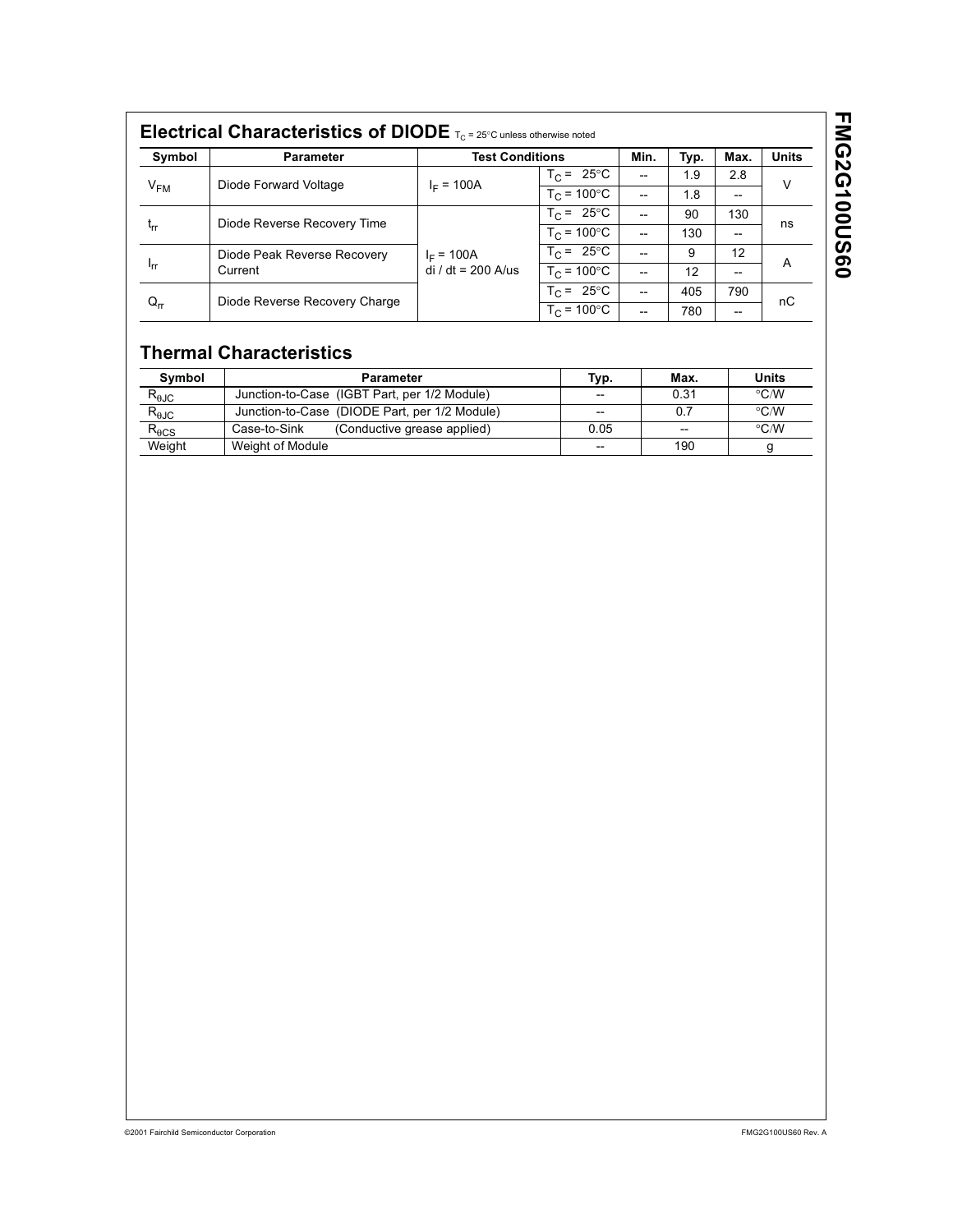

©2001 Fairchild Semiconductor Corporation FMG2G100US60 Rev. A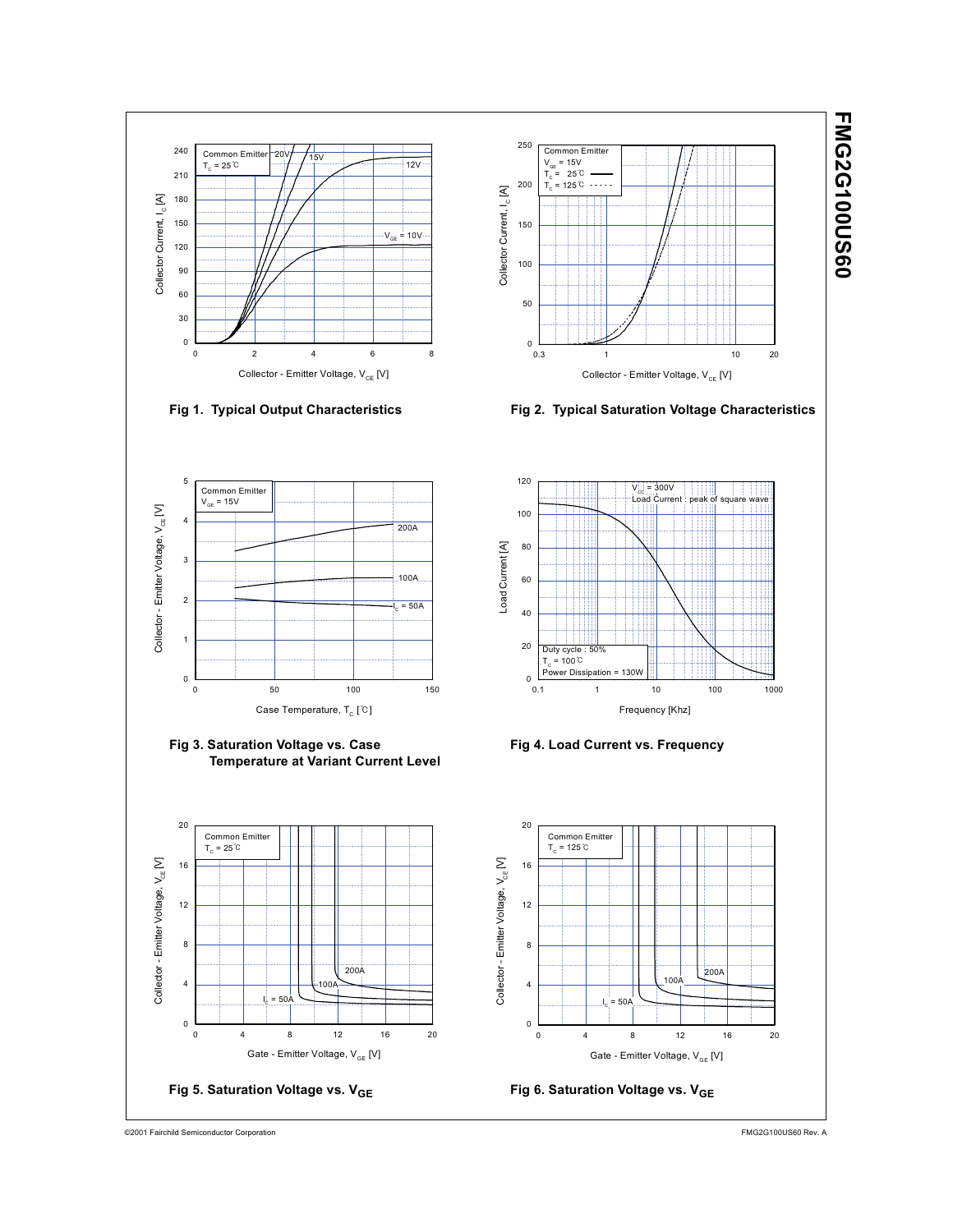3000 Common Emitter Common Emitter  $V_{GE} = 0V, f = 1MHz$ V<sub>cc</sub> = 300V, V<sub>GE</sub> = +/- 15V<br>I<sub>c</sub> = 100A  $= 25^{\circ}$ C 25000 1000  $T_c$  = 25 $^{\circ}$ C  $T_c$  = 125 $^{\circ}$ C :<br>ies Capacitance [pF] .....<br>Tor Capacitance [pF] 200C Switching Time [ns] Switching Time [ns] Tr T 15000 100 1000 Coes 5000 Cres 10  $0.5$ 1 10 0.5 1 10 30 Gate Resistance,  $\mathsf{R}_{_{\mathrm{G}}}[\Omega]$ Collector - Emitter Voltage, V<sub>CE</sub> [V] **Fig 7. Capacitance Characteristics Fig 8. Turn-On Characteristics vs.**  3000 Common Emitter Common Emitter<br>V<sub>cc</sub> = 300V, V<sub>GE</sub> = +/- 15V<br>I<sub>c</sub> = 100A  $V_{\text{cc}} = 300V$ ,  $V_{\text{GE}} = \pm 15V$ <br>  $I_{\text{c}} = 100A$  $= 100A$  $\bar{T_c}$  = 25  $\degree$  $T_c$  = 25 $^{\circ}$ C To 1000  $= 125$   $\circ$   $\cdots$  $T_c$  = 125 $^{\circ}$ C Switching Time [ns] 10000<br>Switching Loss [Ju] Switching Time [ns] Switching Loss [uJ] Eon  $\ddotsc$ Eoff Tf Tf 100 1000 50 6 10 100 1 10 Gate Resistance,  $\mathsf{R}_{_\mathsf{G}}\left[\Omega\right]$ Gate Resistance,  $R_{\alpha}$  [Ω] **Fig 9. Turn-Off Characteristics vs. Fig 10. Switching Loss vs. Gate Resistance Gate Resistance** Common Emitter<br>V<sub>cc</sub> = 300V, V<sub>GE</sub> = +/- 15V<br>R<sub>G</sub> = 2.4Ω Common Emitter<br>V<sub>cc</sub> = 300V, V<sub>GE</sub> = +/- 15V<br>I<sub>c</sub> = 100A  $T_c$  = 25 $^{\circ}$ C  $T_c$  = 25 $^{\circ}$ C  $T_c$  = 125 $^{\circ}$ C  $T_c$  = 125 $^{\circ}$ C 1000 Switching Time [ns] Switching Time [ns] Switching Time [ns] **Tor** Switching Time [ns] 100 Toff Tr Tf 100 Tf  $10\frac{L}{20}$ 20 40 60 80 100 120 140 1 10 Collector Current, I<sub>c</sub> [A] Gate Resistance, R<sub>g</sub> [Ω] **Fig 11. Turn-On Characteristics vs. Fig 12. Turn-Off Characteristics vs. Collector Current Collector Current**

©2001 Fairchild Semiconductor Corporation FMG2G100US60 Rev. A

**FMG2G100US60**

**FMG2G100US60**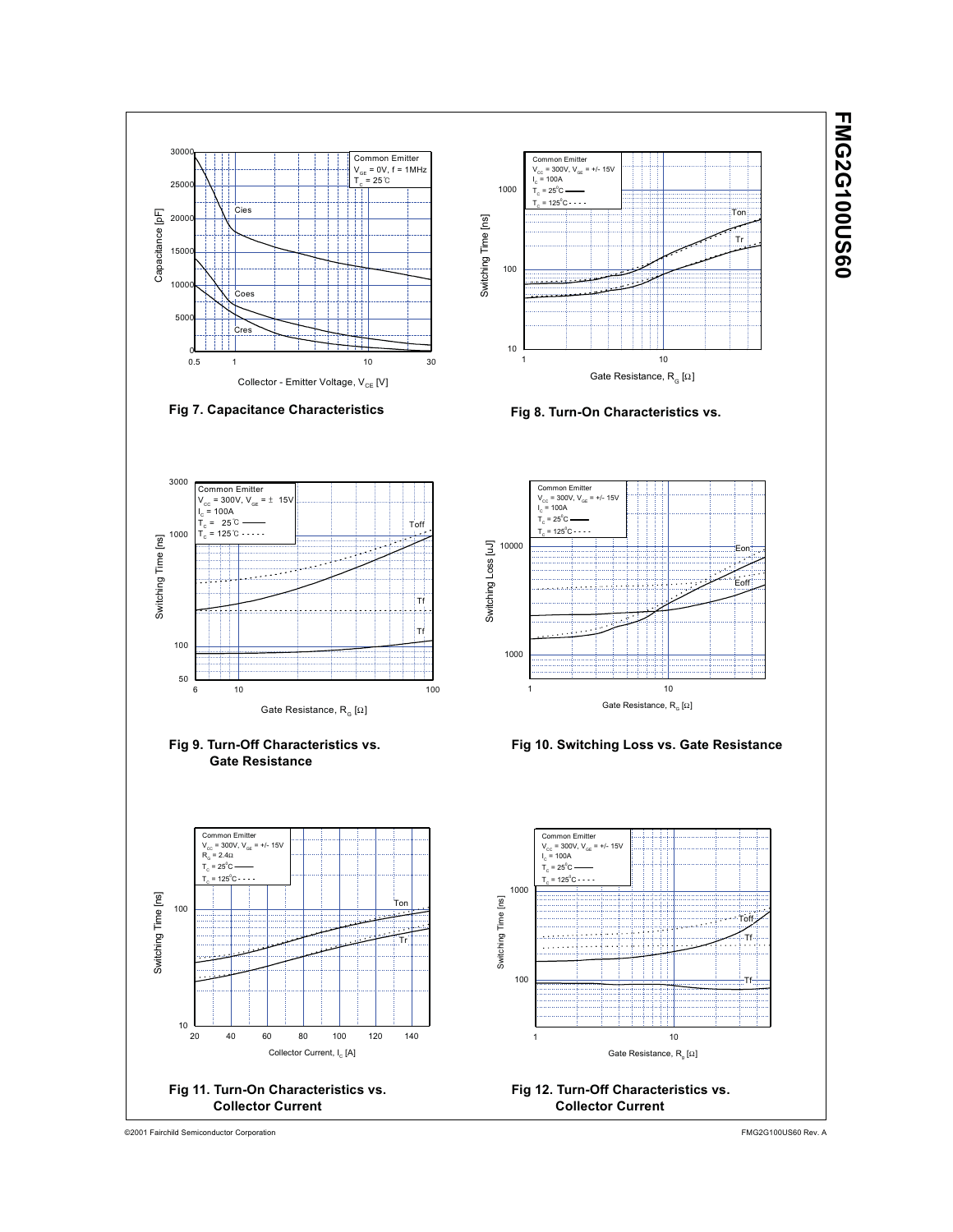

©2001 Fairchild Semiconductor Corporation FMG2G100US60 Rev. A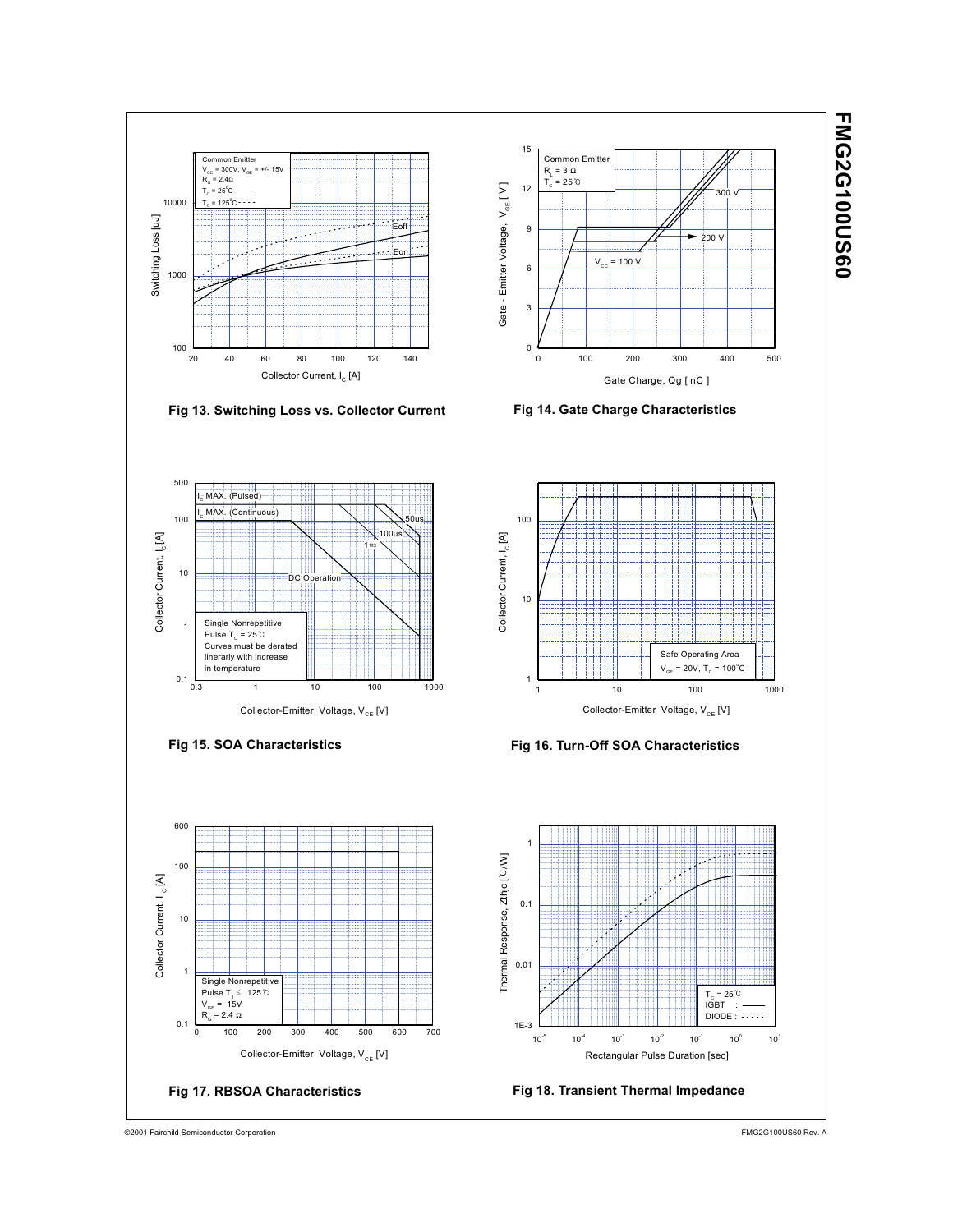





**Fig 19. Forward Characteristics Fig 20. Reverse Recovery Characteristics**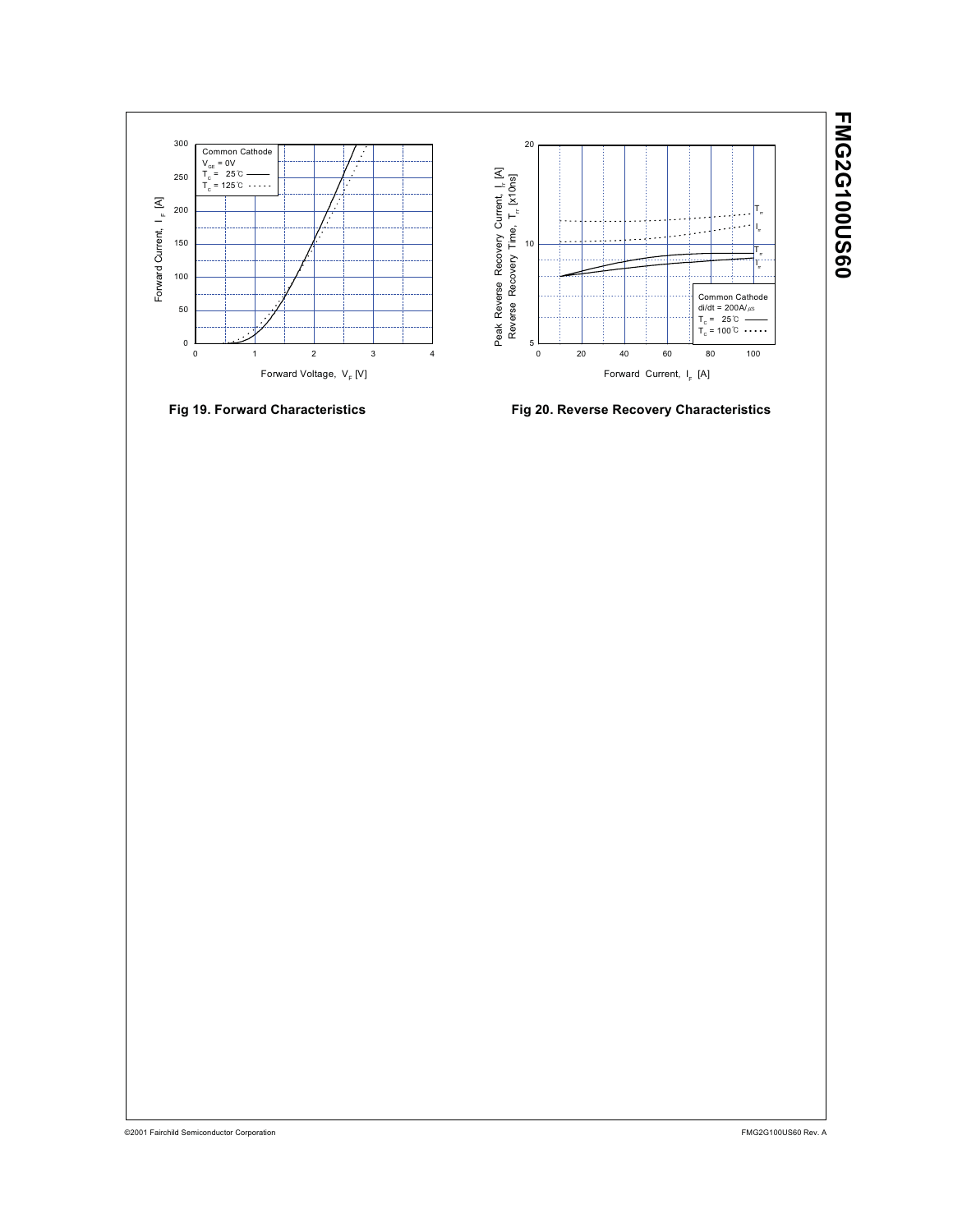